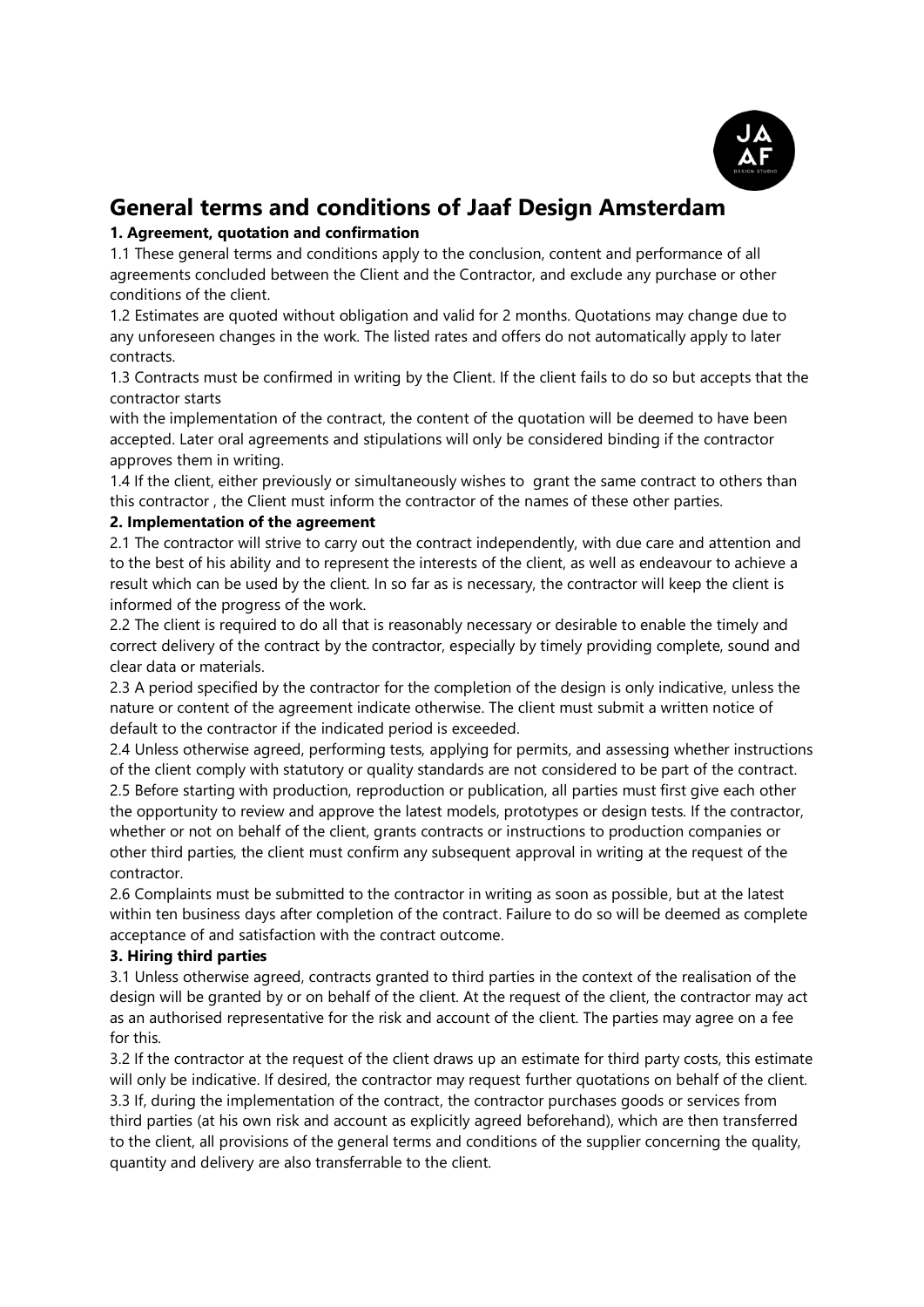## **4. Intellectual property and proprietary rights**

4.1 Unless otherwise agreed, all intellectual property rights arising from this contract, including patent rights, design rights and copyrights, will be held by the contractor. Only the contractor has the right to obtain such rights by filing or registration.

4.2 Unless otherwise agreed, the contract does not include any investigation concerning the existence of rights, including patent rights, trademark rights, drawing or design rights, copyrights or portrait rights of third parties. The same applies to any investigation concerning the possibility of such forms of protection for the client.

4.3 Unless the work does not lend itself to this, the contractor will retain the right to include or remove his or her name on or from any work. The client may not publish or reproduce the work excluding the name of the contractor without prior permission.

4.4 Unless otherwise agreed, the work drawings, illustrations, prototypes, models, moulds, designs, sketches, films and other materials or (electronic) files will remain the property of the contractor, regardless of whether these have been provided to the client or third parties, unless otherwise agreed. 4.5 After completing the contract, neither the client nor the contractor will have any obligation to retain the used materials and data.

## **5. Use and licence**

5.1 If the client fully meets his obligations under the agreement with the contractor, he will acquire an exclusive licence to use the design to the extent as this concerns publication and reproduction rights in accordance with the purpose agreed to in the contract. If no such agreements have previously been made about the purpose, the licence will be limited to the use of the design for which there were firm intentions at the time the contract was granted. These intentions

must have been demonstrably communicated to the contractor before the conclusion of the agreement.

5.2 The client will not be entitled to use nor outsource the design in any other way than previously agreed without the written permission of the contractor. If the design is used in a way that has not been agreed, including alteration, mutilation or

impairment of the provisional or final design, the contractor will be entitled to compensation for infringement of his or her rights of an amount at least three times the originally agreed fee; or a compensation which is fair and reasonable considering the infringement, without prejudicing the rights of the contractor to claim further compensation for any other damage actually incurred.

5.3 The client may not (or no longer) use the provided results and any licence granted to the client in the context of the contract will expire:

a. from the moment the client fails to (fully) fulfil his (payment) obligations under the agreement, or is otherwise in default, unless the shortcoming of the client is of minor importance considering the entire scope of the contract;

b. if the contract, for whatever reason, is terminated prematurely; unless the consequences leading to this outcome are not reasonable or fair.

5.4 The contractor will be free to use the design for his own publicity or promotion with due observance of the interests of the client.

#### **6. Fees and additional costs**

6.1 In addition to the agreed fee, any subsequent costs incurred by the contractor to carry out the contract will also be eligible for compensation.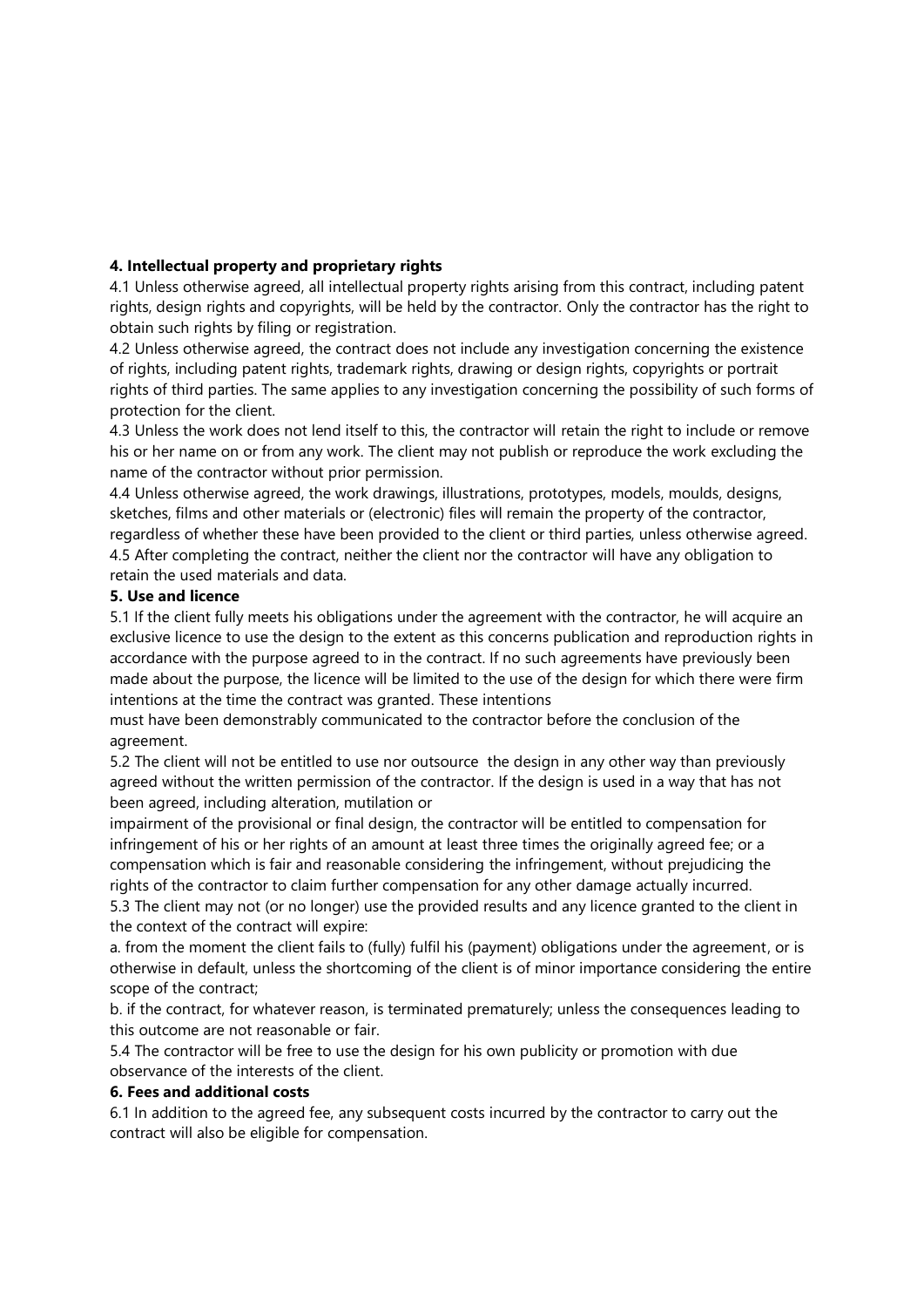6.2 If the contractor is required to carry out more or other work due to late or non-delivery of complete, sound and clear data/materials from the client, or due to a changed or incorrect contract or briefing, this work will be invoiced separately based on the usual fees charged by the contractor. 6.3 If the fee in any way depends on facts and circumstances demonstrated by the records of the client, following a statement from the client the contractor will have the right to select an accountant to audit the records of the client. If the result of said audit deviates by more than 2% or  $\epsilon$  100 from the statement and settlement of the client, the costs of this audit will be borne by the client.

## **7. Payment**

7.1 Payments must take place within 14 days of the invoice date. 50% will be invoiced at the start, and 50% at the end. If after expiry of this period the contractor has not yet received (full) payment, the client will be considered to be in default and owe the statutory interest. All costs incurred by the contractor in relation to late payments, such as procedural costs and judicial and extrajudicial costs, including the costs for legal assistance, bailiffs and collection agencies, will also be borne by the client. The extrajudicial costs will amount to at least 10%of the invoice amount with a minimum of € 150 excluding VAT.

7.2 The contractor has the right to charge his fee on a monthly basis for the performed work and the costs incurred for the implementation of the contract.

7.3 The client will make the payments due to the contractor without discount or a set-off clause, except set-off with any advance payments provided to the contractor in relation to the agreement. The client does not have the right to suspend payment of invoices for completed work.

## **Termination and dissolution of the agreement**

8.1 If the client terminates the agreement, he must pay any outstanding fees and costs incurred in relation to the completed work, in addition to penalty compensation.

8.2 If the agreement is dissolved by the contractor due to an attributable shortcoming in the performance of the agreement by the client, the client remains liable for all fees and costs incurred in relation to the completed work, again in addition to compensation. Unreasonable conduct of the client which inhibit the contractor from reasonably completing the contract will in this context also be considered an attributable shortcoming.

8.3 The compensation referred to in the previous two sections of this article will at least include any costs resulting from fulfilling agreements concluded with third parties in the name of the contractor in implementation of the contract, as well as at least 30% of the remainder of the fee that the client would owe had the contract been completed.

8.4 Both the contractor and the client will have the right to fully or partially terminate the agreement with immediate effect in case of bankruptcy or (provisional) suspension of payments of the other party. In case of bankruptcy of the client, the contractor has the right to terminate the granted usage right, unless the consequences of this are not considered reasonable or fair.

8.5 If the client terminates the agreement due to a culpable failure of the contractor, any already performed work and associated payment obligations will not be cancelled, unless the client proves that the contractor is in default with respect to this work. The amounts invoiced by the contractor before the dissolution concerning any properly performed or delivered work will become immediately due at the moment of dissolution, subject to the provisions of the preceding sentence.

8.6 If the work of the contractor consists of recurring similar activities, the applicable agreement will be in force for an indefinite period, unless otherwise agreed in writing. This agreement may only be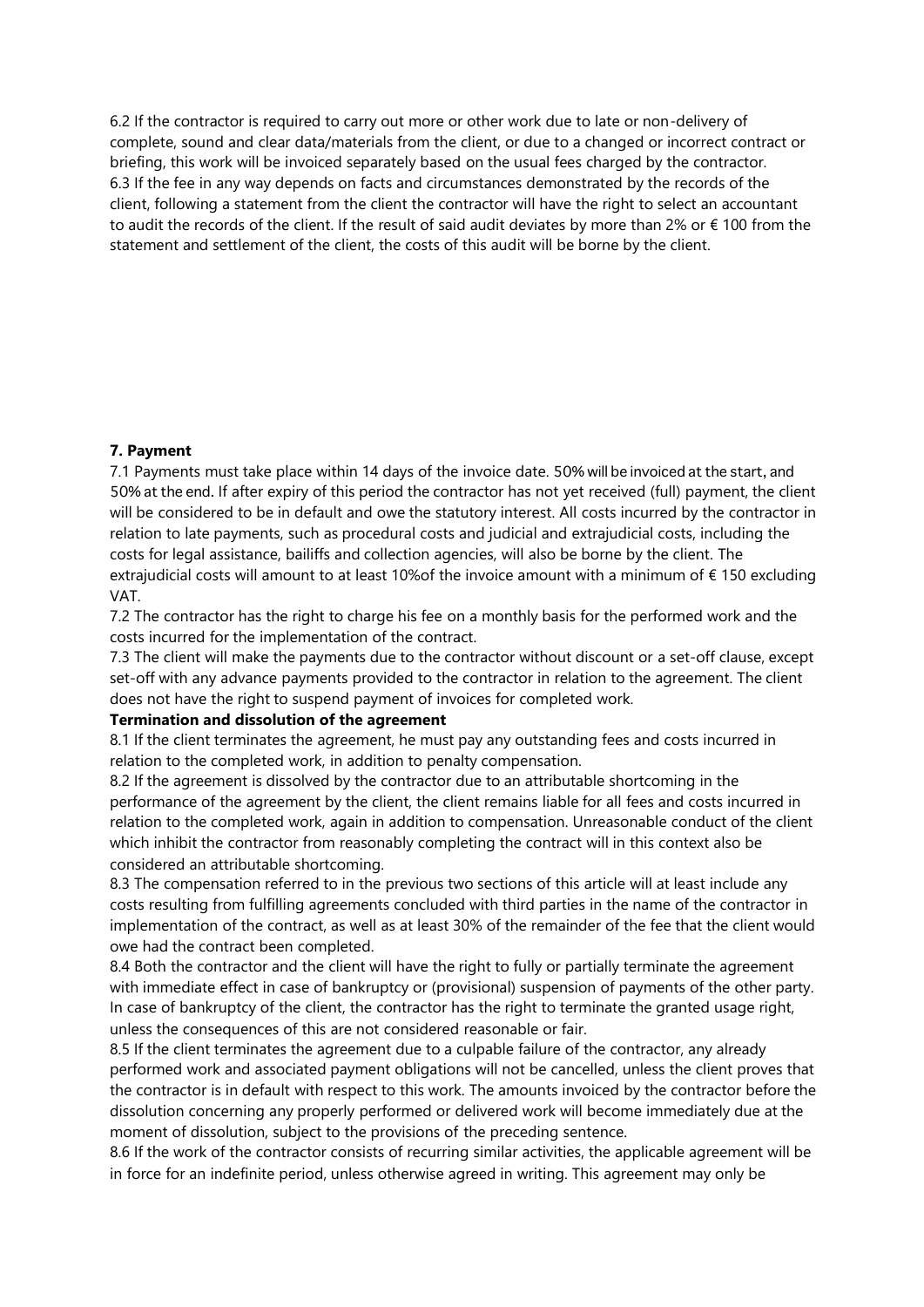terminated by means of written notice with due observance of a reasonable notice period of at least three months.

# **9. Guarantees and indemnifications**

9.1 The contractor guarantees that the delivered results have been designed by or on behalf of him or her and that if the design is encumbered by copyrights, he or she is the creator within the meaning of the Dutch Copyright Act and can freely dispose of the work as the copyright holder.

9.2 The client will indemnify the contractor or any persons hired by the contractor to carry out the contract against all claims from third parties arising from the use of the result of the contract.

9.3 The client indemnifies the contractor against any claims related to intellectual property rights on materials or data provided by the client that are used to carry out the contract.

# **10. Liability**

The contractor is not liable for:

a. errors or shortcomings in the material provided by the client.

b. misunderstandings, errors or shortcomings concerning the implementation of the agreement if these are caused by acts of the client, such as the late or non-delivery of complete, sound and clear data and/or materials.

c. errors or shortcomings of third parties hired by or on behalf of the client.

d. errors in quotations of suppliers; or if estimates provided by suppliers exceed the initial amount quoted.

e. errors or shortcomings in the design or the text/data if the client has approved these in accordance with the provisions of Art. 2.5, or has been given the opportunity to verify them and has failed to do so.

f. errors or shortcomings in the design or the text/data if the client has not produced or carried out a specific model, prototype or test, through which any such errors would have been detected.

10.2 The contractor is only liable for any direct damages attributable to him. Direct damage will only be:

a. reasonable costs incurred to determine the cause and extent of the damage.

b. any reasonable costs necessary to ensure that the lacking performance of the contractor will meet the agreement;

c. reasonable costs incurred to prevent or mitigate damage, in so far the client demonstrates that these expenses resulted in the mitigation of direct damage within the meaning of these general terms and conditions.

The liability of the contractor for all other damage not listed above, such as indirect damage, consequential damage, loss of profit, corrupted or lost data or materials, or damage due to business interruption, is excluded.

10.3 Except in the case of intent or gross recklessness by the contractor or its management (excluding subordinates) the liability of the contractor for damages under an agreement or arising from an unlawful act committed against the client will be limited to the invoice amount concerning the performed part of the contract minus any costs incurred by the contractor in the hiring of third parties. 10.4 Any liability will expire one year after the contract has been completed.

10.5 The client is held to keep any copies of provided materials and data until the contract is completed, if reasonably possible. If the client fails to do so, the contractor cannot be held liable for any damage that would not have occurred if these copies had existed.

# **11. Other provisions**

11.1 The parties are held to observe the confidentiality of all facts and circumstances that have been disclosed to the other party in the context of the contract. Third parties that are involved in the implementation of the contract will be bound to the same confidentiality concerning these facts and circumstances.

11.2 The agreement between the contractor and the client is governed by the laws of the Netherlands. The competent court of the district where the contractor is established, or the court competent under